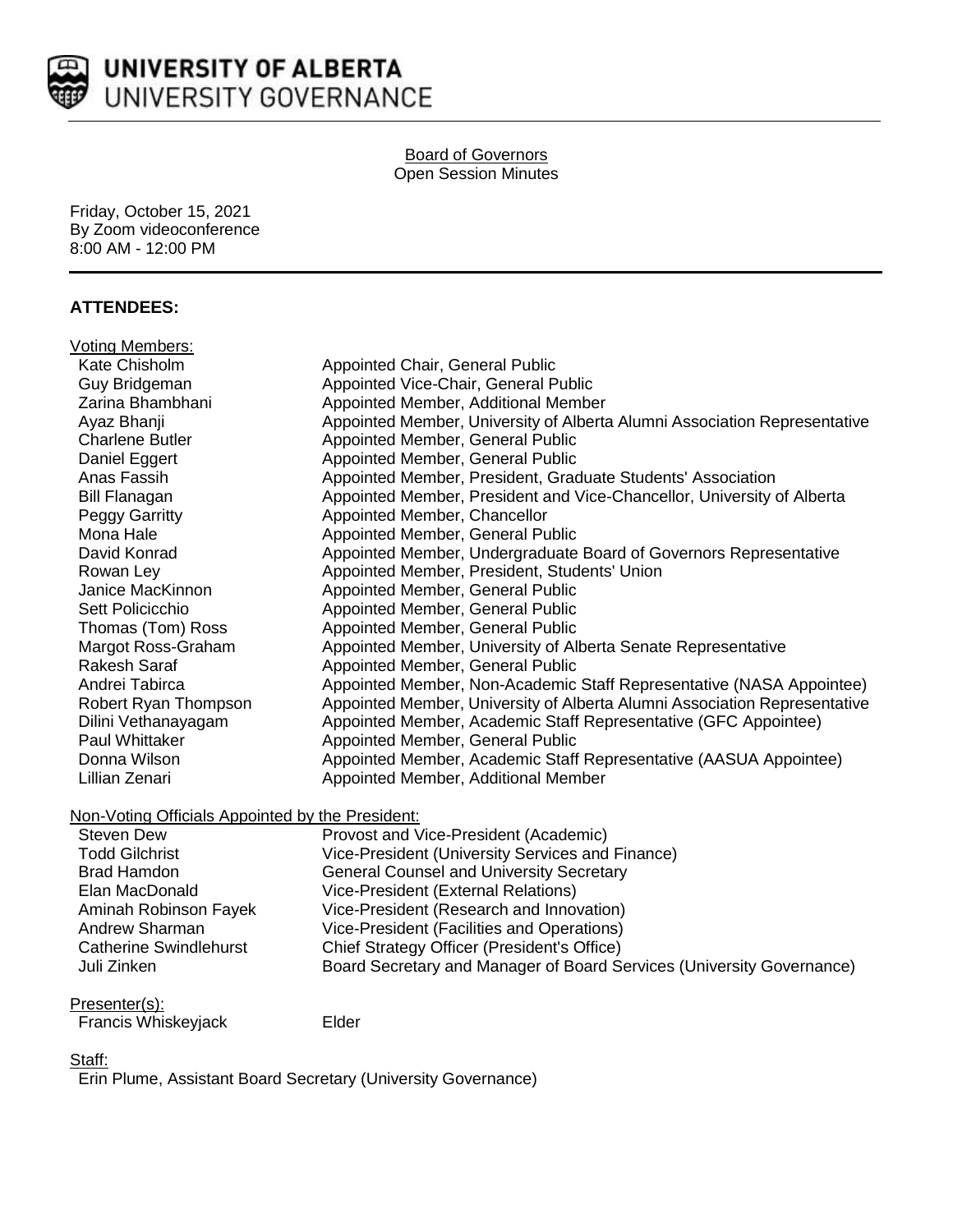The Chair called the meeting to order at 8:00 a.m. She welcomed members and guests, and reminded all in attendance that the open session of the meeting was being webcast to observers.

# *IN CAMERA* **SESSION OF VOTING MEMBERS ONLY**

Members met *in camera* at the start of the meeting

## **OPENING SESSION**

## 1. Ceremony

*Presenter(s)*: Francis Whiskeyjack

The Chair read the following territorial acknowledgement:

The University of Alberta resides on Treaty 6 territory and the homeland of the Métis. This territory is a traditional gathering place for diverse Indigenous peoples whose histories, languages and cultures continue to influence and enrich our community. To acknowledge the territory is to recognize the longer history of these lands.

She then welcomed Elder Dr Francis Whiskeyjack, who started the meeting in a good way by sharing some Indigenous teachings and a prayer.

The Chair thanked Dr Whiskeyjack for sharing his wisdom with the Board.

- 2. *Chair's Session*
- 2a. Call to Order and Confirmation of Quorum

#### *Presenter(s)*: Kate Chisholm

The Chair called the open session to order and the Board Secretary confirmed that the attendance constituted quorum.

#### 2b. *Approval of Open Session Agenda*

Materials before members are contained in the official meeting file.

*Presenter(s)*: Kate Chisholm

The motion was moved and seconded.

THAT the Board of Governors approve the Open Session agenda, as presented.

**CARRIED**

## 2c. Conflict of Interest - Opportunity for Declaration

## *Presenter(s)*: Kate Chisholm

The Chair invited members to declare any conflicts of interest related to the Open Session Agenda. No conflicts were declared.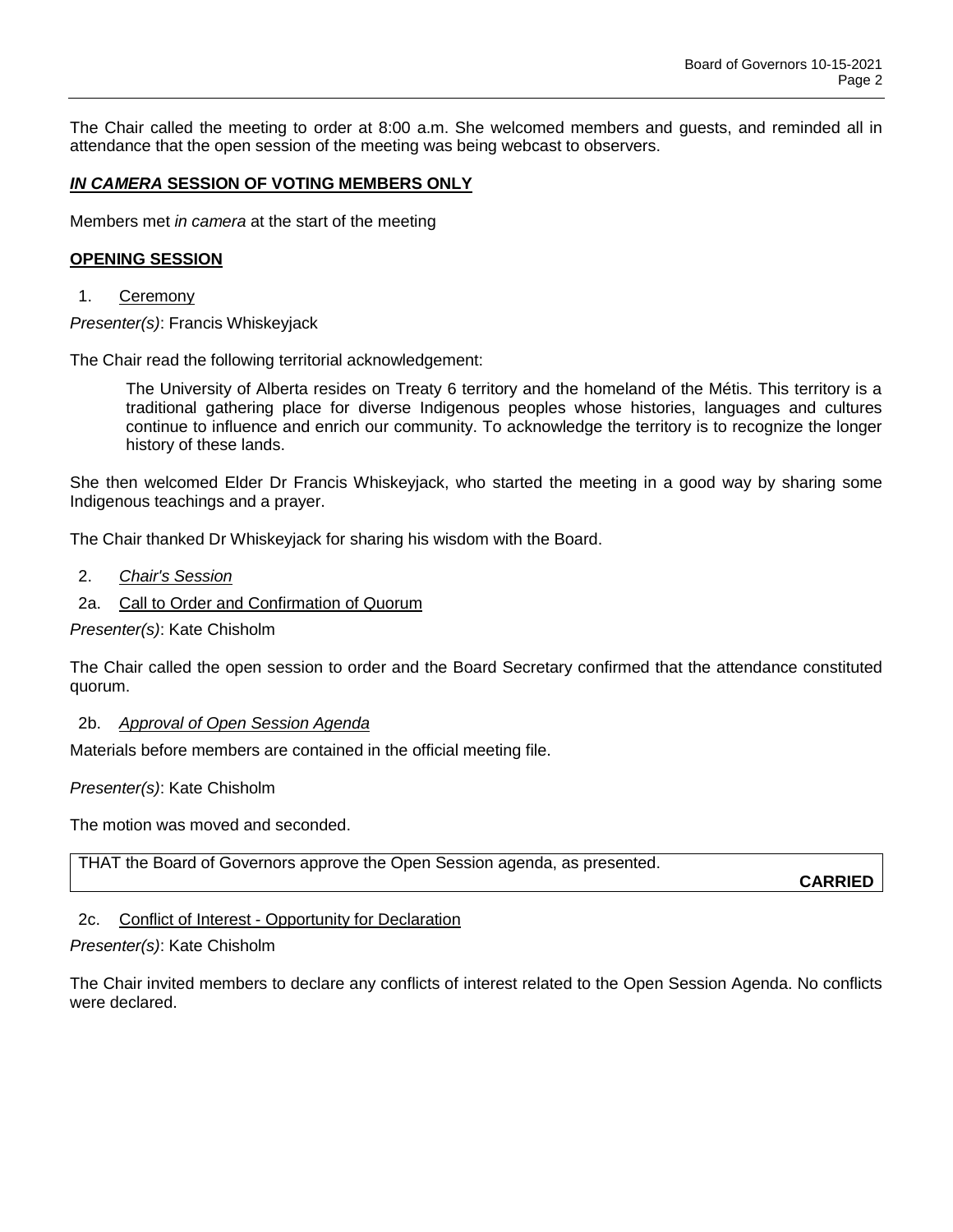# 2d. Chair's Remarks

# *Presenter(s)*: Kate Chisholm

The Chair thanked Governors and internal resources for their participation in the Board's development session the day before, which included a refresher on good governance and a strategic planning discussion with the university's senior leadership team.

The Chair then informed members that this could be Donna Wilson's last Board of Governors' meeting, as Dr Wilson's term as Association of Academic Staff University of Alberta (AASUA) Appointee would conclude on November 25, 2021, pending the appointment of her successor. The Chair reviewed Dr Wilson's contributions over her three years on the Board of Governors and led members in thanking Dr Wilson for her service and commitment to the Board.

- 3. *Report of the President*
- 3a. COVID-19 Update
- 3b. Emergency Governance Protocols Decision Tracker
- 3c. Board / GFC / Senate Summit Update

Materials before members are contained in the official meeting file.

*Presenter(s)*: Bill Flanagan

*Purpose of the Proposal*: For information / discussion.

## *Discussion:*

In addition to his written report, President Flanagan provided verbal remarks on planning for the January 21, 2022 Board of Governors, General Faculties Council, and Senate Summit.

At the President's invitation, Andrew Sharman provided a COVID-19 update, including progress on the CampusReady pass for proof of vaccination, rapid testing for medical and human rights accommodations, relative low number of COVID-19 cases attributed to high vaccine uptake and the mandatory mask policy, planning for Winter 2022, and support for international students.

The Chair thanked Mr Sharman and the university's public health response team for their efforts to keep university employees and students safe, and for moving so quickly to mandatory vaccination status.

## **CONSENT AGENDA**

## 4. *Motion to Approve the Consent Agenda*

Materials before members are contained in the official meeting file.

*Presenter(s)*: Kate Chisholm

- 4a. Approval of the Open Session Minutes of June 18, 2021
- 4b. Approval of the Open Session Minutes of June 25, 2021 Electronic Vote *Report of the Finance and Property Committee*
- 4c. Disposition of Land, County of Newell
- 4d. University of Alberta Properties Trust Inc. (UAPTI) Order in Council Rescission and Disposition of **Land**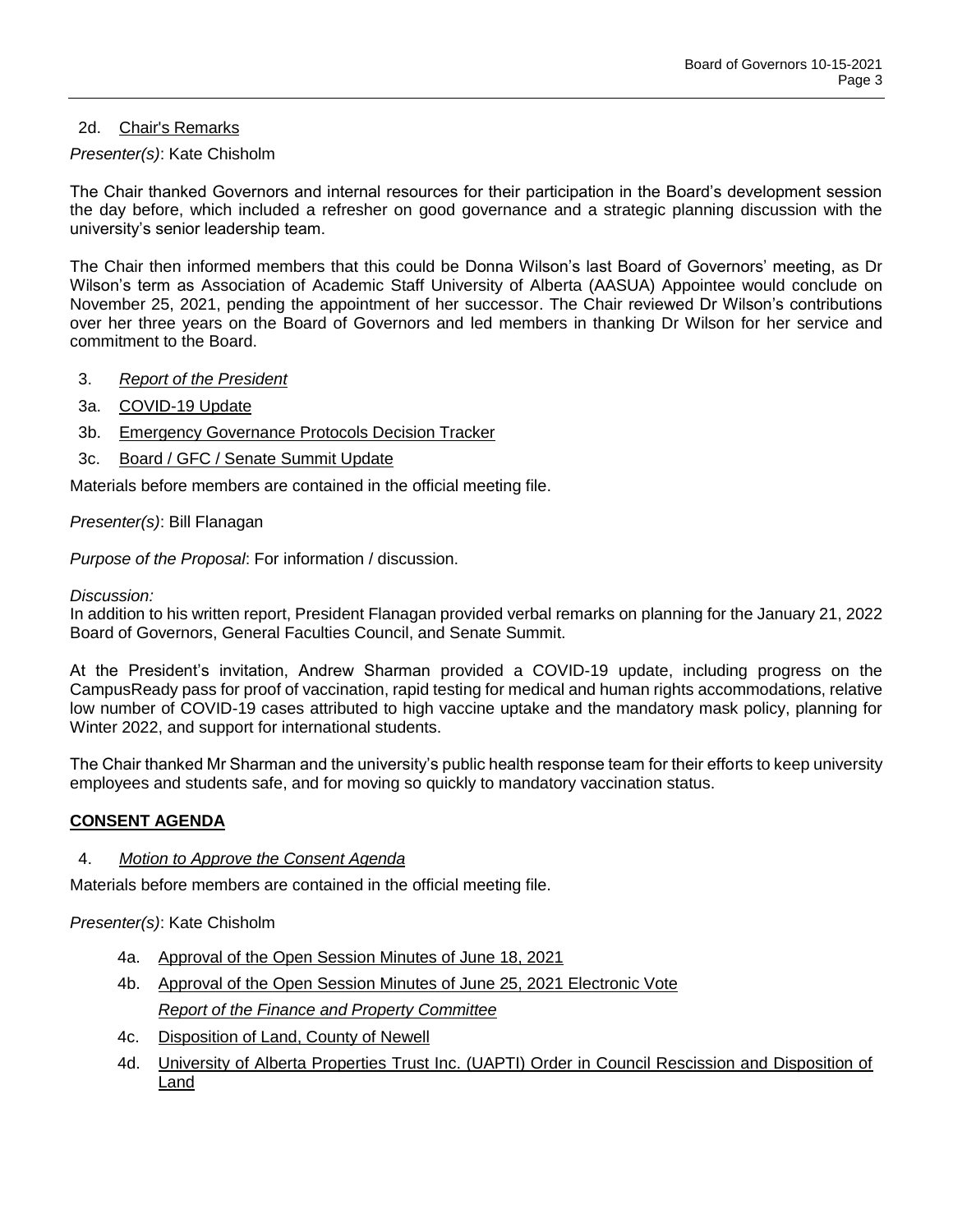*Report of the Human Resources and Compensation Committee*

4e. Faculty of Graduate Studies and Research Adjunct Academic Appointment and Graduate Student Supervision Policy, and Graduate Student Supervision Development Procedure

Mr Sharman responded to a question from a Board member regarding Item 4c and whether a price had been set for the sale of the County of Newell land.

The motion was moved and seconded.

THAT the Board of Governors approve the Open Session Consent Agenda.

**CARRIED**

# **ACTION ITEMS**

## *Report of the Finance and Property Committee*

*Presenter(s)*: Charlene Butler

## 5. Exceptional Tuition Fee Proposal

Materials before members are contained in the official meeting file.

*Presenter(s)*: Steven Dew; Todd Gilchrist

*Purpose of the Proposal*: The proposal is before the Board to ask approval for exceptional tuition increase proposals for Fall 2022.

#### *Discussion*:

Ms Butler introduced the item, reviewing the Finance and Property Committee's (BFPC) consideration of the proposal. Dr Dew then reviewed the background of the proposal's original submission to Advanced Education in June after early consultation, student feedback regarding insufficient consultation, and Advanced Education's decision to grant an extension and require the proposals be approved by the Board of Governors prior to returning for government approval. He reviewed the proposal, noting: that the increases would apply to new, domestic students only and that Fall 2022 international student tuition had been previously approved in June 2021; that supplemental material was included at the request of BFPC, including updates to the U15 comparators; and that 20 percent of revenue was set-aside for student financial aid. He also reviewed government reporting requirements regarding the use of tuition revenue.

The Provost responded to questions from the Board regarding: the consultation and approval process; whether the proposed increases to domestic tuition would affect future international student tuition; whether the increases would negatively affect demand; how the proposal related to enrolment growth strategies; whether the exceptional tuition fees would demonstrate increased quality of the learning environments in the programs affected; the affordability for students under current levels of provincial student financial aid; whether it was possible to amend the proposal to make the package more appealing to the Minister; and concerns about whether the proposal was in the best interests of the university and its students.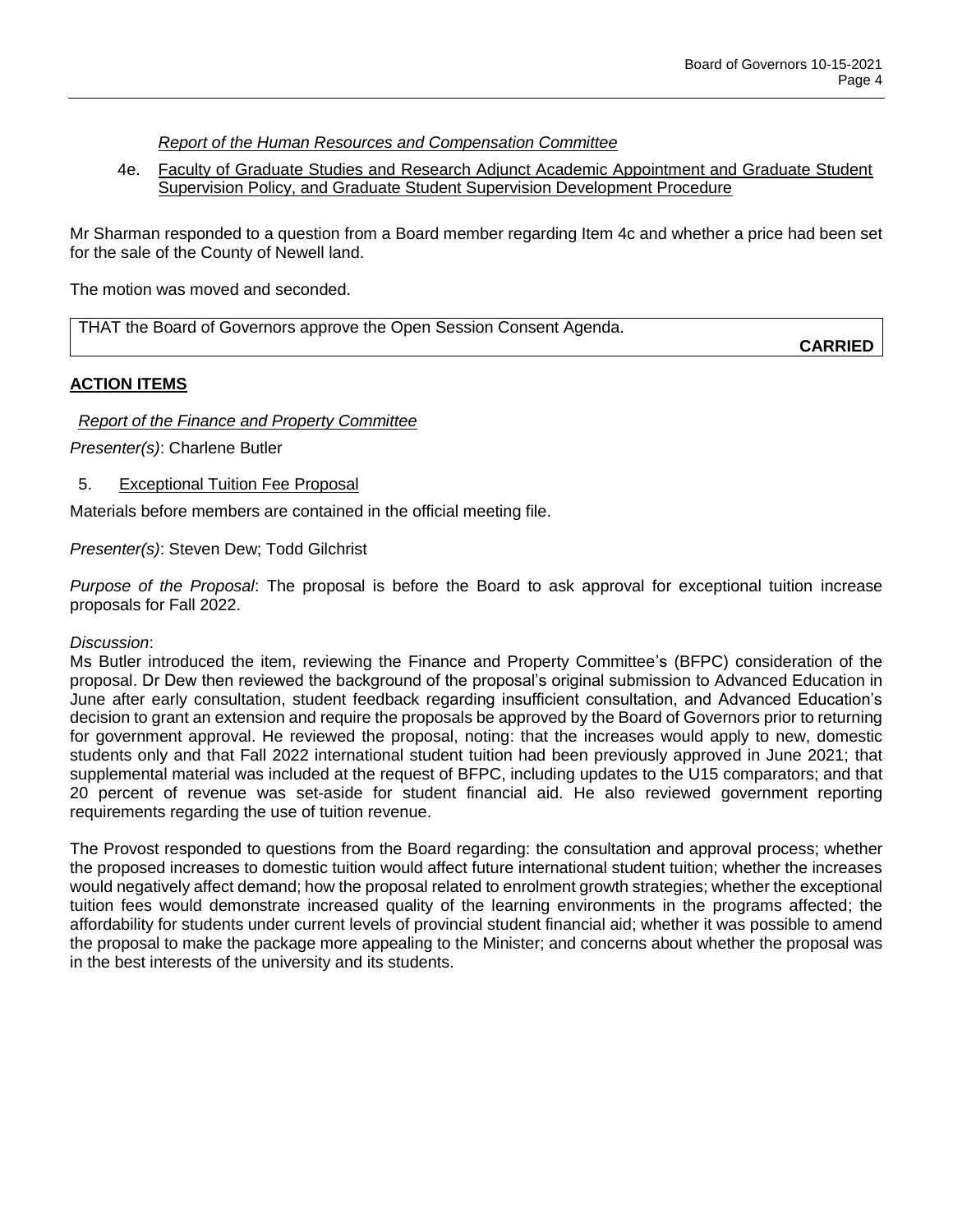The motion was moved and seconded.

THAT the Board of Governors, on the recommendation of the Board Finance and Property Committee and the GFC Academic Planning Committee, approve the following proposed exceptional tuition increases, to take effect for the Fall 2022 term for incoming students only, and pending approval of the Minister of Advanced Education:

| <b>Program Name</b>                                    | <b>UofA Approved</b><br><b>Tuition 2021-22</b> | <b>Fall 2022</b><br><b>Proposed Extra-</b><br>ordinary<br>increase | Proposed<br><b>UofA 2022-</b><br>23 Tuition |  |  |
|--------------------------------------------------------|------------------------------------------------|--------------------------------------------------------------------|---------------------------------------------|--|--|
| Undergraduate programs                                 |                                                |                                                                    |                                             |  |  |
| BComm (Business) (30 credits with 2 options)           | \$8,012.48                                     | \$1,761.76                                                         | \$9,774.24                                  |  |  |
| BSc Eng (Engineering) (72 FI)                          | \$7,309.44                                     | \$1,789.82                                                         | \$9,099.36                                  |  |  |
| JD (Law)32credits                                      | \$11,701.48                                    | \$3,393.36                                                         | \$15,094.84                                 |  |  |
| Radiation Therapy BSc (Medicine)(30 credits)           | \$6,091.20                                     | \$1,218.00                                                         | \$7,309.20                                  |  |  |
| Medical Laboratory Science BSc (Medicine) (30 credits) | \$6,091.20                                     | \$1,034.30                                                         | \$7,125.60                                  |  |  |
| DDS (Dentistry)                                        | \$23,109.16                                    | \$9,243.60                                                         | \$32,352.76                                 |  |  |
| APDDS (Dentistry)                                      | \$57,093.40                                    | \$9,243.60                                                         | \$66,337.00                                 |  |  |
| PharmD (Pharmacy) (32 credits)                         | \$11,431.68                                    | \$5,029.12                                                         | \$16,460.80                                 |  |  |
| <b>Graduate programs</b>                               |                                                |                                                                    |                                             |  |  |
| <b>MBA - Business</b>                                  | \$14,380.80                                    | \$10,243.20                                                        | \$24,624.00                                 |  |  |
| MEng - Engineering                                     | \$7,345.20                                     | \$1,688.40                                                         | \$9,033.60                                  |  |  |
| Master - Counselling Psychology-Course (Education)     | \$4,286.88                                     | \$4,286.88                                                         | \$8,573.76                                  |  |  |
| Master - Counselling Psychology-Thesis (Education)     | \$4,192.80                                     | \$4,380.96                                                         | \$8,573.76                                  |  |  |

*\*Because tuition is assigned by the course, and not at the program level, there may be a difference of pennies for some increases.*

**CARRIED**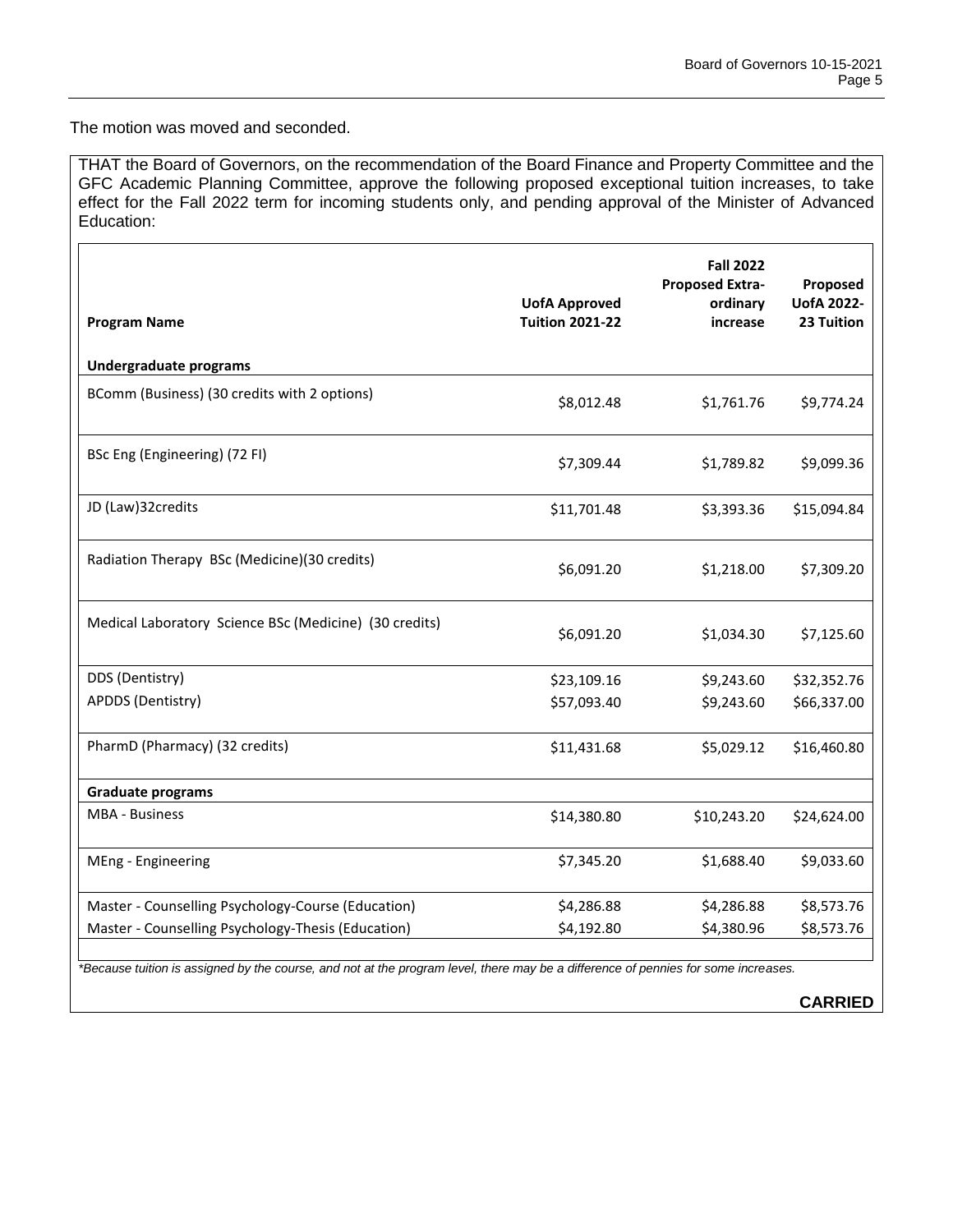# **DISCUSSION ITEMS**

*Report of the Learning, Research and Student Experience Committee*

*Presenter(s)*: Janice MacKinnon

- 6. Academic Restructuring Implementation
	- College Update

*Presenter(s)*: Steven Dew

*Purpose of the Proposal*: To update the Board of Governors on the process of implementing the new College Model, as approved by the Board of Governors on December 11, 2020.

## *Discussion*:

Dr Dew briefed the Board on the continued implementation of the academic restructuring initiative, including the work of the interim college deans to develop College Strategic Plans and to outline responsibilities of the colleges and faculties; the creation of three offices (research, education, and graduate) within each college to lead and support specific areas of excellence, innovation, and improvement; and the work of the Academic Leaders Task Group (ALTG) to explore opportunities to return professors to the front line mission of teaching and research by reducing the number of academics in leadership positions.

Dr Dew responded to questions from the Board regarding: when the Board would receive an update on College Strategic Plans and the interdisciplinarity metric; concerns from the campus community regarding accreditation and the international standing of faculties, succession plans for senior leaders without junior leaders, and the current number of interim deans; whether the ALTG's recommendations would achieve the required savings and release some academic leaders to conduct teaching and research; and the importance of the metrics to evaluate the success of the whole college, not its components.

## **INFORMATION ITEMS**

Materials before members are contained in the official meeting file.

There were no requests from members to discuss the information items listed below.

#### *Information Reports*

- 7. Action Arising from Previous Meetings
	- i. Metrics Associated with Academic Restructuring (UAT/College Metrics)
- 8. Report of the Audit and Risk Committee
- 9. Report of the Finance and Property Committee
	- Integrated Asset Management Strategy Dashboard
- 10. Report of the Governance Committee
	- 2021-22 campus events and engagement opportunities
- 11. Report of the Human Resources and Compensation Committee
- 12. Report of the Investment Committee
- 13. Report of the Learning, Research, and Student Experience Committee
- 14. Report of the Reputation and Public Affairs Committee *Regular Reports*
- 15. Chancellor's Report